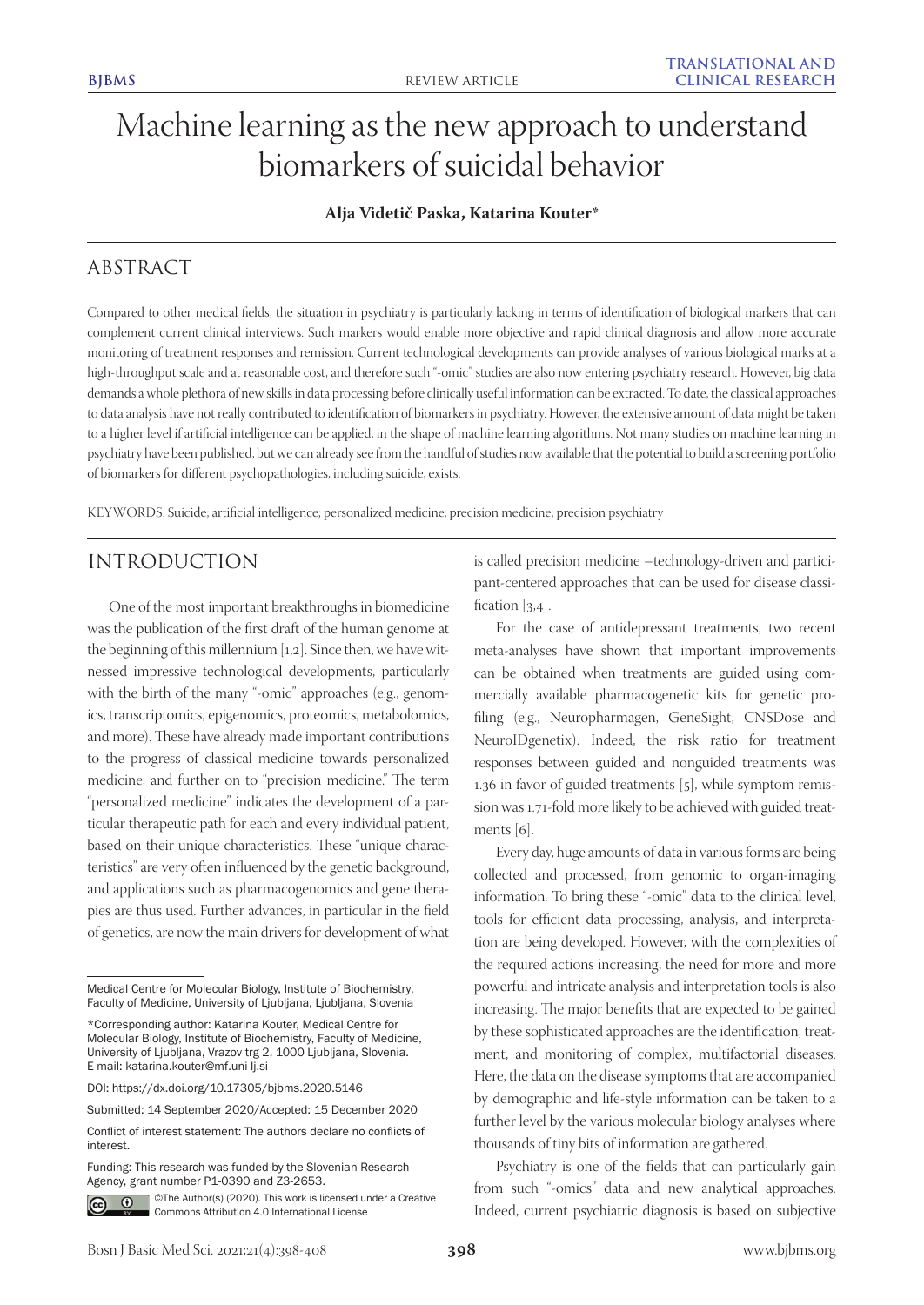clinical evaluation, without any molecular-genetics tests involved. In the era of personalized and precision medicine, mental disorders might be better explained, understood, and treated.

The aim of this review is to introduce machine learning and its most commonly used algorithms to showcase their potential use in psychiatry. Furthermore, we present practical examples of the use of machine learning with high-throughput data (i.e., genomics, metabolomics, epigenomics and imaging) associated with suicidal behavior. Finally, we discuss the challenges that need to be faced and the opportunities that machine learning can provide.

# MACHINE LEARNING AND PSYCHIATRY

#### Machine learning

Compared to just a decade ago, the amount of data that is being produced has sky-rocketed. It is predicted that by the end of 2025, 175 zettabytes of data will have been produced [7]. In this era of big data, great computational power is needed to increase the dimensionality of the analyses and to help towards removing as much bias as possible.

When a computer is required to process a simple task, it is easy to give instructions by programing the computer. As the task complexity increases, it is often better if we allow the computer to identify the most efficient solutions without any further specific instructions in terms of how this is achieved, which takes us into the realms of machine learning.

Machine learning is a relatively recent field that has developed from the discipline of artificial intelligence. A broadly used definition was given by Mitchell in 1997, when he stated "A computer program is said to learn from experience *E* with respect to some class of tasks *T* and performance measure *P,* if its performance at tasks in *T*, as measured by *P*, improves with experience *E*." Machine learning is therefore based on the idea that a computer can learn from the data that it is given and can even improve its algorithms based on experience, without the need for further detailed instructions [8]. Machine learning can be further divided into the distinct categories of supervised learning, unsupervised learning, and reinforcement learning, which are based on the signals the model receives (Figure 1) [9].

#### Supervised learning

The model is provided with labeled data, which means that the model already has the information as to which data are the input (feature or attribute; e.g., a person is a member of a psychiatric inpatient group or a member of a healthy control group; age), and which data are the output (outcome; e.g.,

presence of suicidal ideation). The job of the model is then to predict the outcome based on the association of previously observed input and output data. Often-used algorithms include regression, decision trees, and random forests [10]. Decision trees are a model based on hierarchy, which comprises the root, internal decision nodes, branches, and final leaf nodes. Each internal decision node (which represents a test) can provide multiple branches (which represent a test outcome) and lead to a new internal decision node or a final leaf node (the final outcome). The process starts at the root and ends at the final leaf node [10]. Random forests use a similar approach that creates and combines multiple decision trees. Contrary to the decision trees described above, each decision tree of a random forest is comprised of a random subset of the original dataset, and it can test random variables at nodes. The final outcome of a random forest depends on the results of each decision tree. A major advantage of the random forest approach is that it can handle large datasets, due to its robustness to noise [11]. The steps of the learning process normally consist of problem identification and data collection, and then data preprocessing, which are followed by training the model using various algorithms. Based on the result, the parameters can be adjusted to retest the model, until the best model is selected. Ideally, the model should then be validated before entering into general use, by testing it on a new set of test data [12].

#### Unsupervised learning

In this form of machine learning, the data provided are unlabeled, and therefore the model cannot make any predictions. In turn, the model can look for patterns or abnormalities (e.g., groups of patients who show similar behavior patterns). Often-used algorithms include clustering and principal component analysis [13]. Clustering can be achieved using various algorithms, with k-means clustering and hierarchical clustering used in particular. In the k-means clustering approach, k stands for the number of clusters we wish to define. From the dataset, a k number of data points are selected. The remaining data points are added to the k clusters based on the proximity – they get added to the nearest cluster. Next, the mean of a cluster is calculated, and each data point gets added to the nearest cluster, based on the mean value. This process is repeated with various values of k, until the sufficient ratio of decreased variance inside a cluster and the number of k is achieved. Hierarchical clustering is a process of joining data points into clusters sequentially, until there is one large group. This works on the basis of similarity and distances between data points and can be graphically represented in the form of a dendrogram. We can observe how many clusters (comprised of two data points) there are, and the clustering order –clusters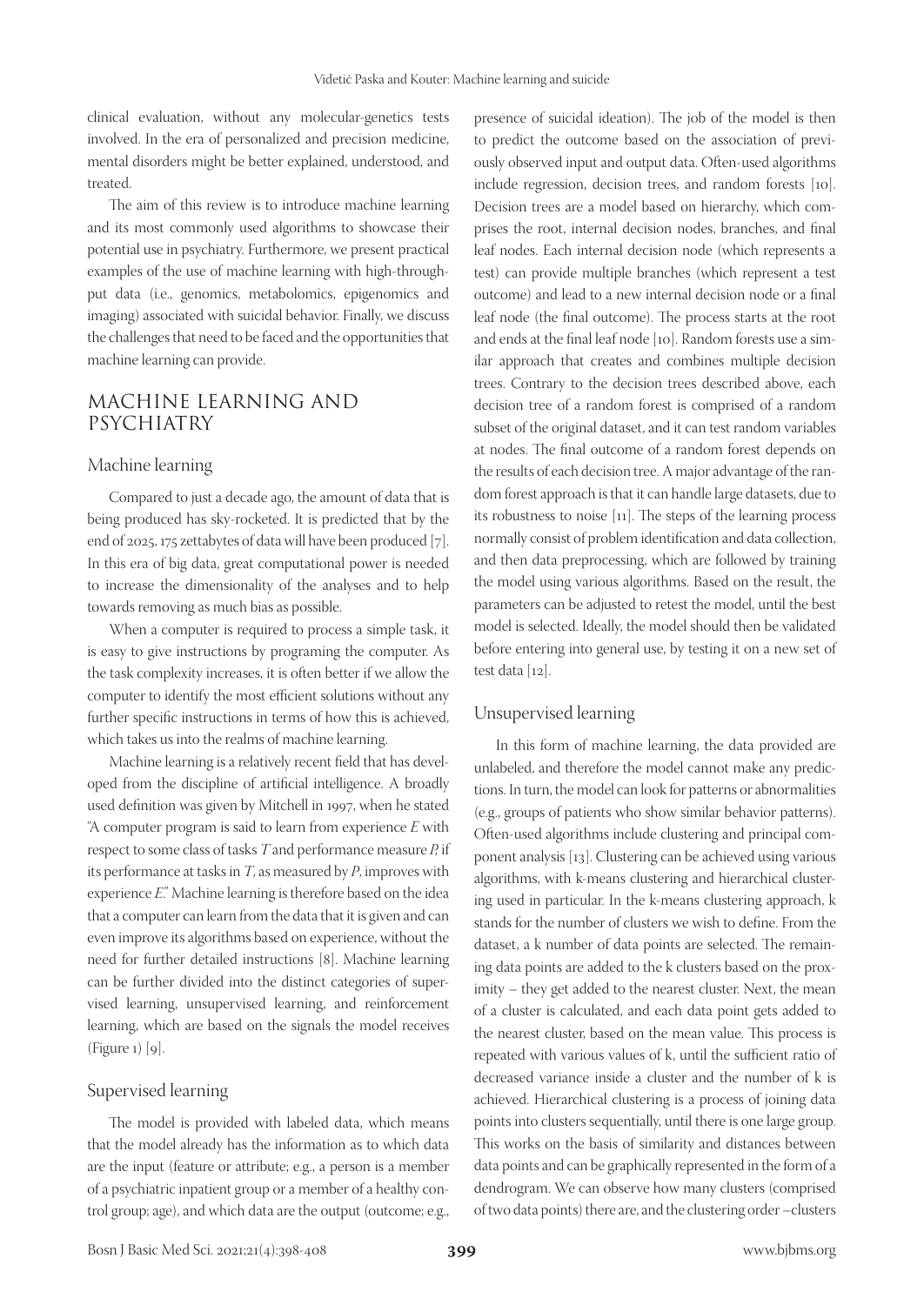Videtič Paska and Kouter: Machine learning and suicide



FIGURE 1. (A) Machine learning is an integral part of artificial intelligence. (B) Machine learning can be categorized into the three main fields of supervised learning, unsupervised learning, and reinforcement learning based on the purpose of the proposed model.

identified last have less similarity to the other clusters. In principal component analysis, the goal is to use the principal components to reduce the amount of original dimension *d* to a new combined number of dimension *k,* with minimal loss of feature information. These principal components are used to explain the variance of the dataset; the principal component with the largest variance will best describe the differences between the dataset samples. By focusing on the most relevant features, the complexity of the data and the algorithms can be reduced, thus making models simpler and more robust [10,13].

### Reinforcement learning

This form of machine learning uses a feedback system to find the best possible algorithm. The model interacts with its environment by preforming actions, where each action elicits a response, whether it be positive or negative. Based on the response of the environment, the model will adjust its next action accordingly. The response of the model is therefore determined by the response of the environment and *vice versa* [14].

Compared with classical statistics, machine learning provides multiple advantages that can complement, or even surpass, findings that are revealed by pure statistics. As opposed to classical statistical approaches, machine learning allows for predictions, while enabling the integration of clinical, biological, and epidemiological data [15]. Classical statistical approaches are designed in a way that allows only a small number of variables to be analyzed at the same time, which can lead to over-simplification. This might be a problem when dealing with "wide data," where the number of observations is smaller than the number of features (e.g., genome-wide next-generation sequencing of a small number of subjects can produce millions of data points for each single subject), which is also known as a "high dimensional data problem" [12,16]. Similarly, multiple

testing can greatly increase the occurrence of false-positive results, which are also known as type I errors. Type I errors can be minimized by using p-value corrections, although such corrections can, in turn, mask significant differences for a smaller effect, and this can result in false-negative results, which are also known as Type II errors [17]. This is especially dangerous when studying multifactorial complex disease states, such as suicidal behavior, where a combination of often small impact risk factors might enable manifestation of the state.

For those interested in more details on machine learning applications and its practical use, a good understanding of mathematics, statistics, and computing is needed. Multiple literature sources are available, such as Bishop [9] and Hastie et al. [18], as also for software such as Python (e.g.,Scikit-learn) and R (e.g.,caret).

## USE OF MACHINE LEARNING IN PSYCHIATRY

Machine learning has made significant progress from its beginnings in the 1950s, when Samuel designed a simple program that could play a game of checkers [19]. In recent years, machine learning has become a promising tool, and various real-life applications already use its advantages, for tasks such as email spam filtering, weather and traffic prediction, and image and speech recognition [20]. Machine learning has also been recognized as a novel emerging technology in biomedical research [21-23], including psychiatry [24]. For example, a recent study by Qi et al. (2020) used machine learning algorithms to identify micro-RNAs expressed in the blood of patients suffering from major depressive disorder that differed significantly from micro-RNAs expressed in the blood of healthy control subjects [25].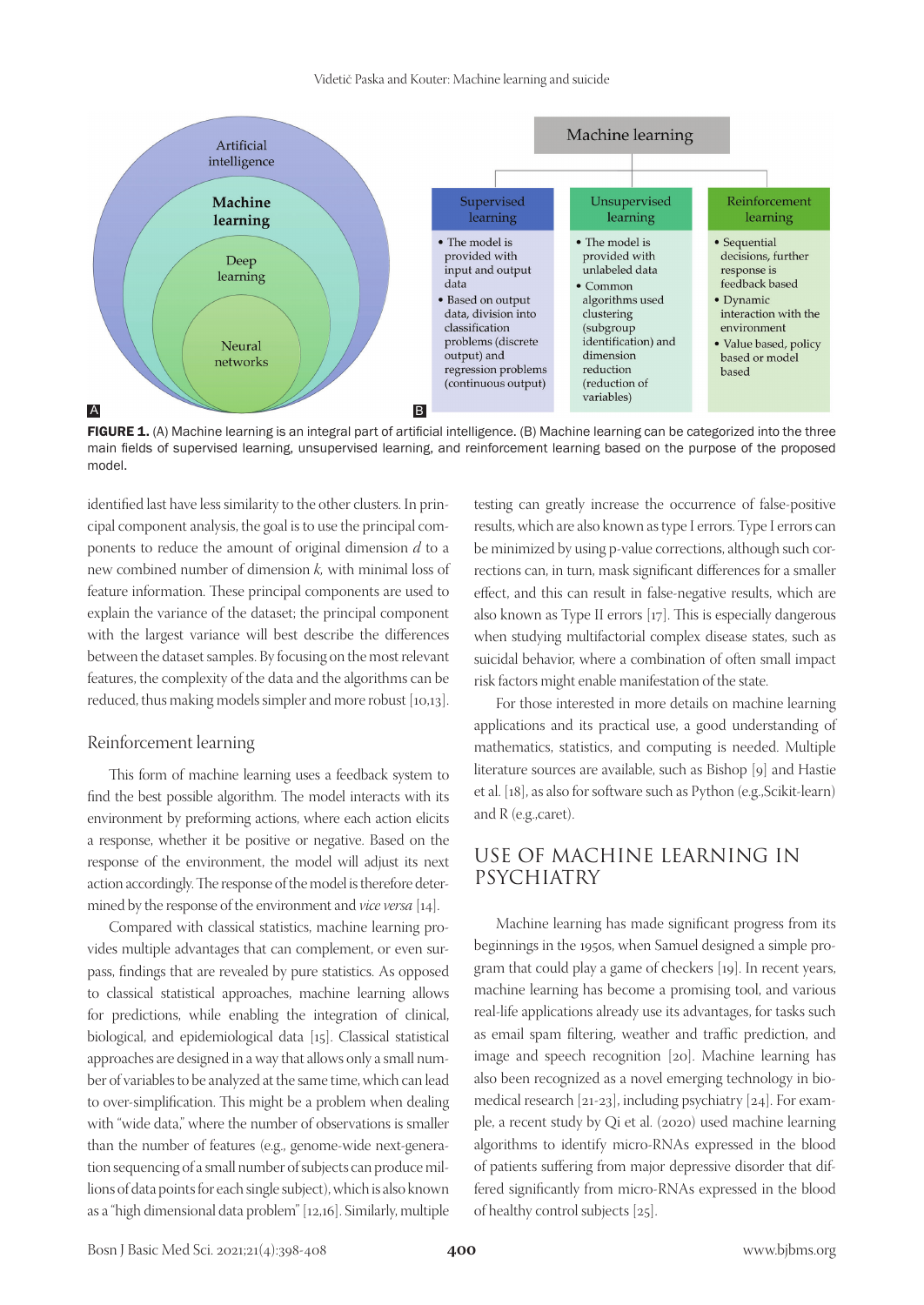Two of the phenomena within psychiatry that would gain significantly from big data analysis are suicidal ideation and suicidal behavior (including suicide attempts and completed suicides). In recent years, progress has been made in patient stratification based on their clinical data and health records, which should help in the implementation of machine learning approaches. Indeed, machine learning approaches have already been used for analysis of social-media data [26-28], health records and questionnaires [29,30] and suicide notes [31-33].

These studies have highlighted the potential of machine learning and its use in the social aspects of suicidality research. As these data are often self-reported, there is the potential for multiple sources of bias. The process of assessing suicide risk is a difficult and complicated task that rests heavily on the shoulders of healthcare providers [34]. The classical approach of diagnosis that consists of symptom-listing criteria would benefit greatly from the use of biomarkers [35].

People with suicidal ideation and behavior are often in contact with primary care or emergency department employees, who do not always have the time or training to be able to identify the needs of people with suicidal tendencies [36,37]. Studies have shown that up to 80% of inpatient suicide victims deny suicidal ideation in their last communications with a clinician [38], which further highlights the need for the use of biology-based biomarkers. Based on accumulated studies on families, twins, and adoptees, it has become clear that as well as environmental factors, genetics also account for more than 40% of the variability in suicidal behavior [39]. Multiple studies have examined potential biomarkers of suicidal behavior to date. However, despite this large body of work to address the biological components of suicidal behavior, little progress has been made in the identification of specific and precise biomarkers [40]. This might be due to the complexity of suicidal behavior and the data acquired from suicide research. Focusing on an interconnected network of various biomarkers, genetic influences, and environmental factors, while using the advances of both classical statistical and machine learning approaches, might therefore pave the way to a new era of understanding of suicidal ideation and behavior.

# MACHINE LEARNING AND HIGH-THROUGHPUT DATA OF BIOLOGICAL COMPONENTS IN SUICIDAL BEHAVIOR

In suicide research, single biomarker associations such as particular single-nucleotide polymorphisms (SNPs) and mRNA transcripts or metabolites have shown some degree of repeatability between different studies, although this has been limited. Therefore, inconsistencies between studies are more

or less present at all times. To overcome small-scale analysis, meta-analyses that combine and reanalyze all of the available data on particular biomarkers and phenotypes have appeared frequently. The more precise estimates of the effect sizes and the markedly increased statistical power are the most important advantages of such meta-analyses. Furthermore, their particular value is the production of consistent results from inconsistent results of individual studies, which thus gives meta-analyses a clinical value [41].

In suicide research, one interesting example is the serotonin transporter gene, which has been widely studied as one of the most important genes in serotonin signaling that is believed to be significantly disrupted in suicide. Data on the polymorphism of "serotonin-transporter-linked polymorphic region (HTTLPR) 5" that is located upstream of the transcription start site can be followed through the evolution of meta-analyses [42-46]. This started with the first in 2003, which included 12 case-control studies [47]. At that time, significant associations with suicidal behavior were defined. Five more meta-analyses followed, with each presenting somewhat different results [42-46]. The last meta-analysis was performed in 2019 [48], and the number of studies had then increased from the 12 of the initial meta-analysis to 45, with an increase from roughly 2500 subjects to 15,000 subjects, respectively. The main result of this final meta-analysis was an association between the low expressing allele and violent suicide attempts, which has often been apparent in such data. On the other hand, no associations with any other suicide phenotypes were apparent, indicating a very particular role of the serotonin transporter in suicidal behavior.

As suicidal behavior, or the suicidal phenotype, cannot be explained by variations in a single marker, it appears instead to be the result of numerous variations with small effect sizes across a broad network of markers. This has thus oriented further research toward the "-omic" approaches. Staying at the level of DNA, we need to consider the various genomewide association studies (GWAS) where several hundred thousand polymorphisms have been interrogated at once, and together with environmental factors, these have been shown to contribute to the particular phenotype. In a comprehensive review, Gonzalez-Castroet al*.* [49] used a computational systems biology approach to analyze the available data from GWAS on suicidal behavior. The gene ontology analysis gave seven statistically significant results: Regulation of glucose import in response to insulin stimulus; regulation of protein localization to the cell membrane; positive regulation of endopeptidase activity; heterotypic intercellular adhesion; regulation of myocardial contraction; positive regulation of protein localization to the cell membrane; and positive regulation of protein localization to the cell periphery. In addition, analysis according to the Kyoto encyclopedias of genes and genomes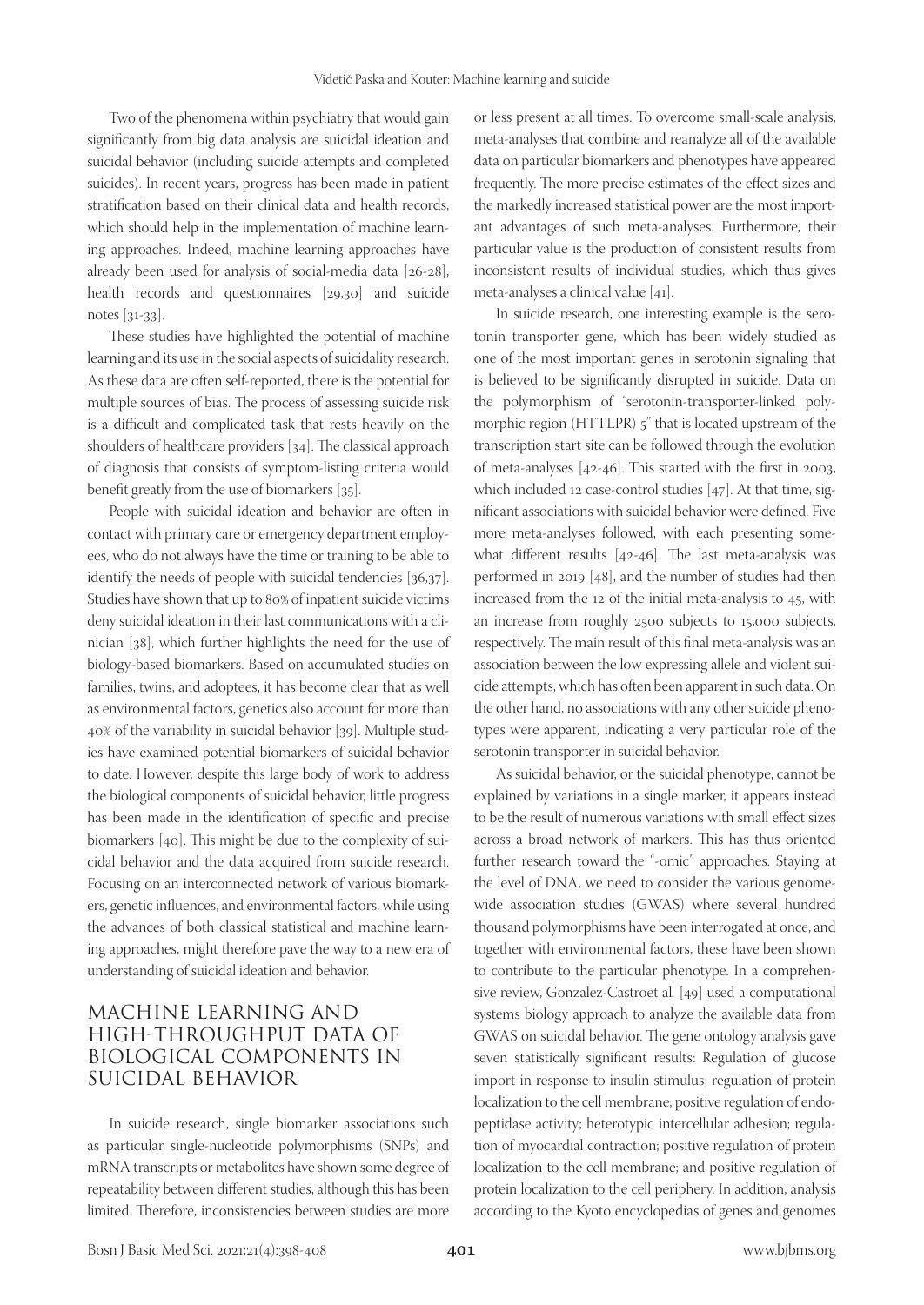(KEGG) biological pathways gave three statistically significant results: Aldosterone synthesis and secretion, the Rap1 signaling pathway, and arrhythmogenic right ventricular cardiomyopathy. However, for the KEGG analysis, all of these might be linked to suicidal behavior to some extent only through other comorbidities, psychiatric disorders, and stress, among others, which could, of course, all represent predisposing factors for suicide [49].

Similar approaches have been used with other high-throughput data, such as epigenome-wide association studies (EWAS), where again several hundred thousand markers were analyzed, in this case in terms of DNA methylation of CpG dinucleotides. In a recent study by Fiori and Turecki [50], 11 such studies were listed. This EWAS approach appears to be promising for determination of the relationships between differentially methylated regions (DMS) belonging to distinct biological pathways, and also in an understanding of the interactions between methylation of a specific locus and its nearby genomic regions. However, the main disadvantage of EWAS has been the lack of significant overlap between the candidate gene approach and EWAS [50], which is very similar to the weaknesses determined from the GWAS [49].

This lack of overlap between hypothesis-free driven approaches and candidate gene studies, and the uncertainties associated with novel genes in terms of their biological relevance and relatively weak statistical significance, might be what provoked further analyses like that of Sokolowski and Wasserman [51]. In their study, they searched through studies involving candidate SNPs, GWAS, copy number variations, linkage, whole-exome sequencing, mRNAs, proteins, and micro-RNAs to build a synopsis of 106 genes that were associated with suicidal behavior. Their study was indeed comprehensive and extended the interest in the spatial-temporal development of the human brain. Furthermore, it represented a trigger to ask why artificial intelligence has not been used more often in investigations into the discovery of suicidal behavior biomarkers. The amounts of data available are huge, and the search for particular biomarker patterns in suicidal behavior might just benefit from such machine learning approaches.

# GENE AND GENOME-BASED STUDIES OF SUICIDAL BEHAVIOR AND MACHINE LEARNING

Although GWAS are relatively "popular" due to their affordability and the genome-wide nature of the biomarker cover, the data are only rarely analyzed through machine learning. Ruderfer et al. (2019) showed the heritability component of suicide attempts, and also its complex genetic nature,

with partial, although at the same time distinct, overlap with psychiatric disorders. Population samples from both the UK Biobank and Vanderbilt University Medical Center (VUMC) were genotyped using microarrays, and the predicted probability of attempting suicide was calculated using random forest algorithms. The cohort from the UK Biobank comprised 2433 cases who reported that they had attempted suicide (according to mental health assessment through an online questionnaire), along with 334,766 controls. The clinical features for the VUMC cohort comprised 3250 cases with suicide attempts and almost 3 million patients derived from the electronic healthcare records. The heritability estimates of suicide attempts for both cohorts showed significant genetic correlation and comparable common variation of about 4% for both the UK Biobank (h<sup>2</sup> SNP = 0.035; p =  $7.12 \times 10^{-4}$ ) and the VUMC (h<sup>2</sup> SNP = 0.046; p = 1.51 ×10<sup>-2</sup>). Significant correlations were also seen for insomnia and for several psychiatric disorders or traits, such as depressive symptoms, neuroticism, major depressive disorder, and schizophrenia [52].

Discrimination between suicide attempters and non-attempters that were based on a prediction model of SNPs was performed on psychiatric patients by Baca-Garcia et al. (2009). The genotyping of 840 SNPs in 312 different genes associated with brain function and development was carried out for 277 male patients. Using only three SNPs, it was possible to accurately group 67% of the male suicide attempters and non-attempters (i.e., rs10944288 in *HTR1E* [5-hydroxytryptamine receptor 1E], hCV8953491 in *GABRP* [g-aminobutyric acid type A receptor subunit Pi] and rs707216 in *ACTN2* [actinin  $\alpha$ <sub>2</sub>]). This provided relatively promising future guidelines for genetic tests that would facilitate psychiatrists in their clinical work, where timely and objective identification of suicide attempters is of great importance [53].

A smaller scale study on 225 patients from the European Group for the Study of Resistant Depression (GSRD) and 12 SNPs from candidate genes (i.e., *HTR2A* [5-hydroxytryptamine receptor 2A], *COMT* [catechol-O-methyltransferase], *ST8SIA2* [ST8 α-N-acetyl-neuraminide α-2,8-sialyltransferase 2],  $PPP_3CC$  [protein phosphatase 3 catalytic subunit  $\gamma$ ] and *BDNF* [brain-derived neurotrophic factor]) was performed to investigate the interactions between SNPs and clinical variables, including suicidality, in treatment-resistant depression (with Hamilton Rating Scale for depression [HAM-D] >17). Based on machine learning and clustering algorithms, three SNPs (i.e., rs6313 in *HTR2A*, rs7430 in *PPP3CC*, and rs6265 in *BDNF*) and absence of melancholia grouped 62% of the patients in the same group of therapy non-responders (HAM-D<17). Although suicidality was shown to be an independent clinical variable for treatment prognosis in previous GSRD, no particular association was defined for this model [54].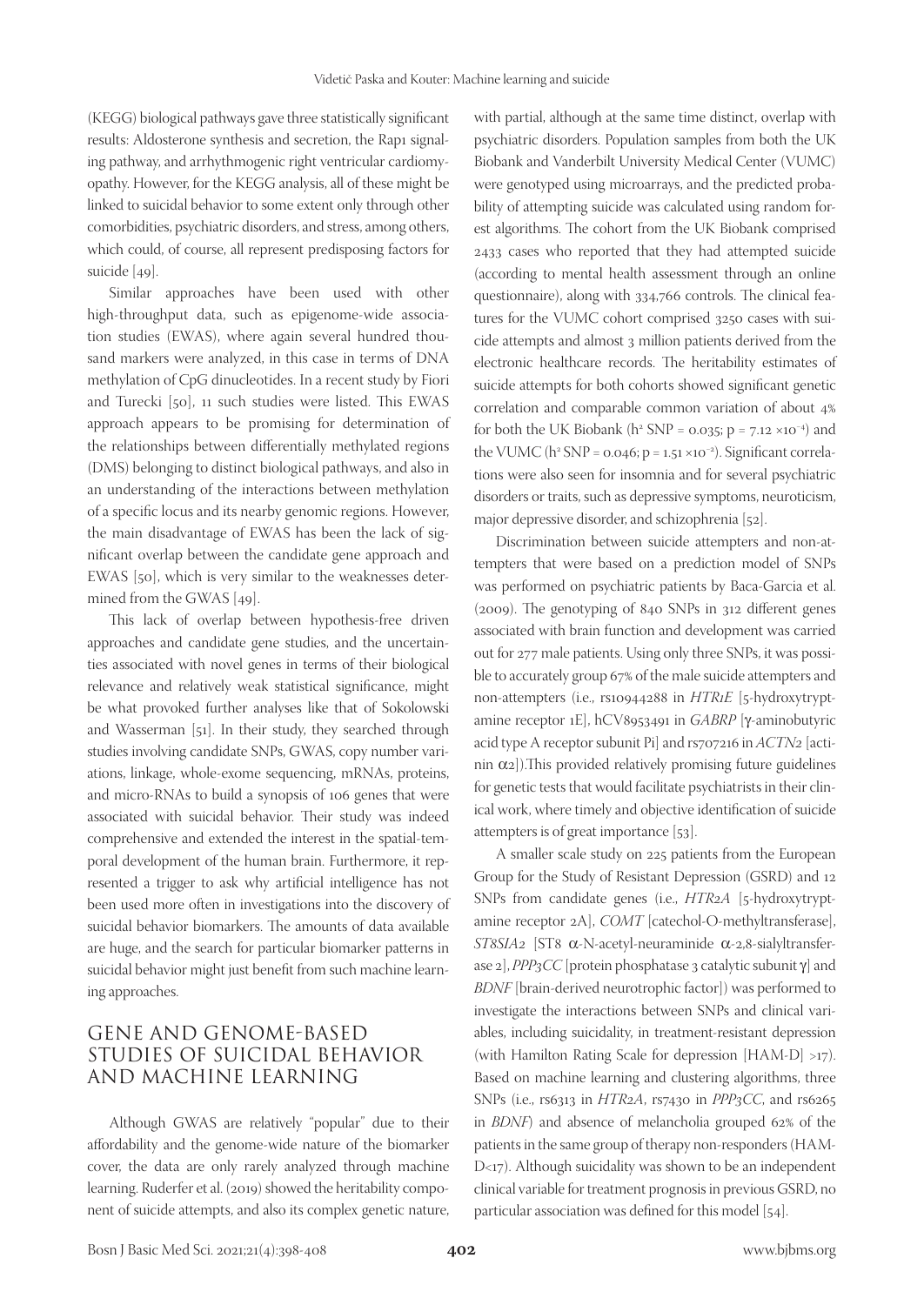## METABOLITE-ANALYSIS-BASED STUDIES OF SUICIDAL BEHAVIOR AND MACHINE LEARNING

Determination of metabolites through liquid biopsies of venous blood is a relatively noninvasive approach that can provide a wide range of information. A comprehensive metabolome analysis of 123 metabolites on three independent cohorts of psychiatric patients (with major depressive disorder, bipolar disorder) without and with medication has been performed. An important general finding was that metabolic profiles can be used to evaluate the severity of depression, and five metabolites were associated with severity of depression in the three cohorts (i.e., 3-hydroxybutyrate, betaine, citrate, creatinine and y-aminobutyric acid), independent of medication and diagnosis. Furthermore, several metabolites were also associated with suicidal ideation (i.e., kynurenine pathway metabolites and citrate), which allowed determination of the patients with and without suicidal ideation [55].

In the French Network of Bipolar Expert Centres, 635 bipolar patients were included in a study of emotional hyper-reactivity, with several different biological factors also measured. Using a machine learning algorithm, it was determined that the patients with emotional hyper-reactivity had significantly higher levels of suicide attempts ( $p = 1.4 \times 10^{-8}$ ), and also systolic and diastolic blood pressure (*p*< 1.0 × 10−8) and high-sensitivity C-reactive protein ( $p$ < 1.0 × 10<sup>-8</sup>). Based on these three measurements, these patients could be designated with emotional hyper-reactivity with 84.9% accuracy [56].

# EPIGENOME-BASED AND TRANSCRIPTOME-BASED STUDIES OF SUICIDAL BEHAVIOR AND MACHINE LEARNING

A recent study by Bhak et al. (2019) examined whether machine learning algorithms can accurately classify subjects based on their DNA methylation and gene expression status in peripheral blood. Altogether, this study included samples from 56 suicide attempters, 39 major depressive disorder patients, and 87 healthy controls. After next-generation sequencing, the significant results were used as model features; i.e.,DMS and differentially expressed genes (DEGs). Three different comparison models were built to classify: Suicide attempters from patients with major depressive disorder (initially using 7353 DMS, no DEGs); patients with major depressive disorder from healthy controls (initially using 12633 DMS, 16 DEGs); and suicide attempters from healthy controls (initially using 10412 DMS, 154 DEGs). After this testing, the model features decreased, respectively, to: 69 DMS; 80 DMS; and 95 DMS plus 7 DEGs. All three of these models managed

to classify patients and healthy controls with good accuracy (>86%). Additional psychiatric score regression was developed using the HAM-D17 and the Beck scale for suicidal ideation questionnaires, where DMS and DEGs correlated with the results of the questionnaire, initially using 2150 DMS plus 80 DEGs for correlation with HAM17, and 1273 DMS plus 82 DEGs for correlation with suicidal ideation. Between the two regression models, 139 markers overlapped. Similarly, model testing then resulted in decreased numbers of features for HAM17 (810 DMS plus 48 DEGs) and suicidal ideation (467 DMS plus 51 DEGs). Finally, gene ontology enrichment was carried out, but no significant enrichment was observed between suicide attempters and patients with major depressive disorder. However, there was enrichment in the Hippo signaling pathway in patients with major depressive disorder, compared to healthy controls. The Hippo signaling pathway is named after the Hippo protein kinase, and it represents a key pathway in animal development and growth, as it regulates the size of the organs. This pathway is also involved in antidepressant responses, although as the majority of these patients with major depressive disorder were prescribed with antidepressants, this result needs to be further investigated. For the regression models, the cell-adhesion protocadherin gene family was enriched in suicide attempters compared to the healthy controls for both of the regression models [57].

# IMAGING STUDIES OF SUICIDAL BEHAVIOR AND MACHINE LEARNING

Imaging technologies have been widely used in psychiatric disorders [58]. There have been four studies to date that have used various imaging techniques to generate machine learning models that can differentiate between groups of subjects.

Just et al. (2017) examined 17 suicide ideators and 17 control subjects, and searched for functional magnetic resonance imaging (fMRI) alterations in neural signatures and the detection of emotional components in these neural signatures. Words can evoke emotions, which result in brain activity; the premise behind this study was therefore that the members of each group will differ in their neurocognition patterns. While measuring brain activity, those in each group were presented with stimuli according to 30 concepts that were divided into the categories of suicide-related and positive and negative concepts, with each presented for 3 s. As well as the location and intensity of the responses, the data were compared with data from known emotional states, with the specific emotional components analyzed as *Sadness*, *Shame*, *Anger*, and *Pride.* Using a Gaussian naïve Bayes machine learning algorithm, a model was designed. This provided distinction between the groups with 91% accuracy on the basis of the six concepts of "*death*", "*cruelty*",

Bosn J Basic Med Sci. 2021;21(4):398-408 **403** www.bjbms.org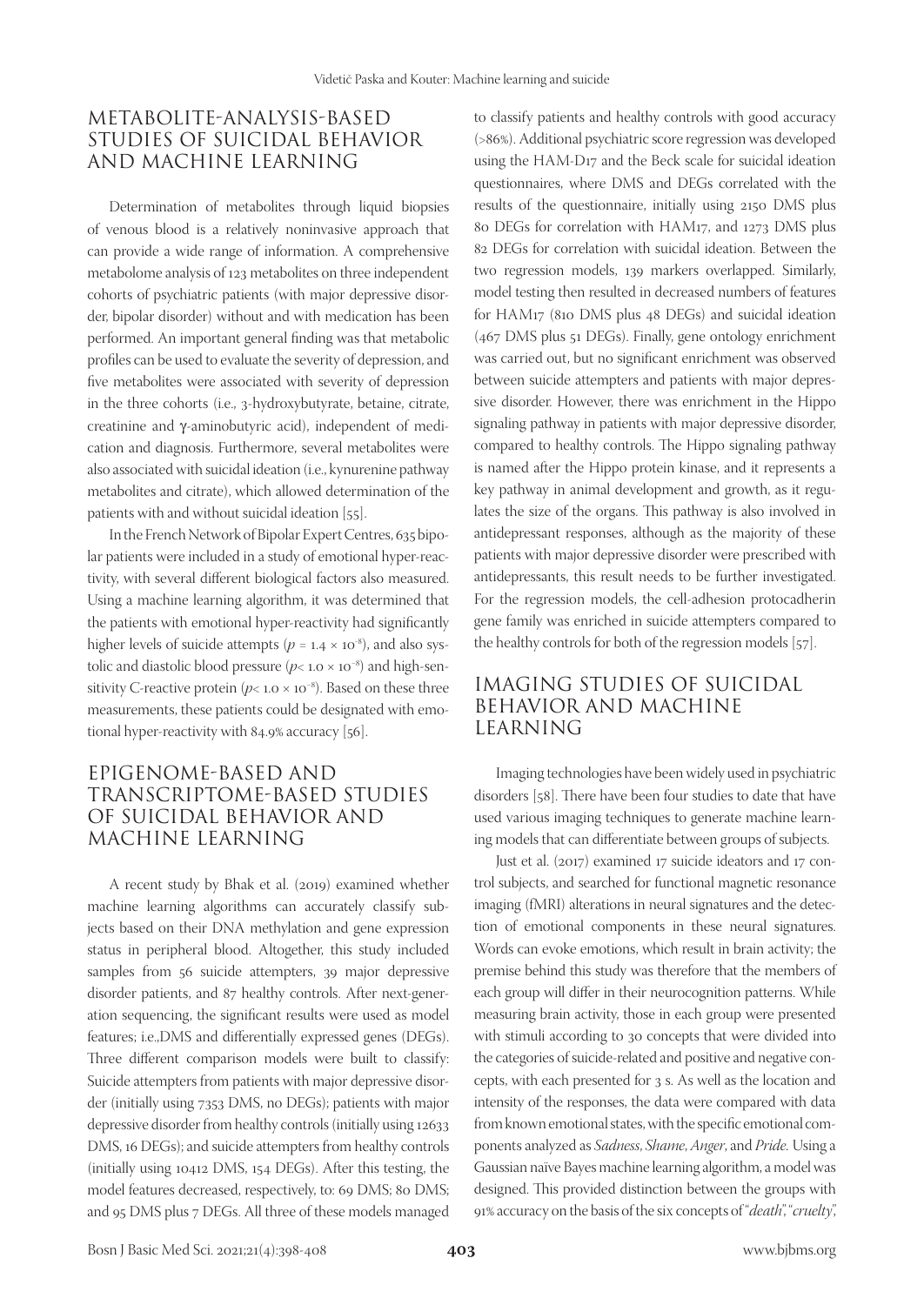"*trouble*", "*carefree*", "*good*", and "*praise*" and the five regions of the superior medial frontal area, the medial frontal/anterior cingulate, the middle temporal, the inferior parietal, and the inferior frontal. In terms of the concepts, "*death*" was the greatest discriminator between the groups. In terms of the specific emotional components, for the suicide ideation group, "*death*" evoked more *Shame*, "*trouble*" evoked more *Sadness* and less *Anger*, and "*carefree*" evoked less *Pride*. The biggest difference in the brain regions involved were seen for the anterior frontal region, where a stable signal was detected only for the control group, and the inferior parietal region, where the signal was more stable for the suicide ideators. Furthermore, of the 17 subjects in the suicide ideation group, nine had undergone a previous suicide attempt. Here, the machine learning model differentiated between these two subgroups of the suicide ideators with 94% accuracy. The concepts that best discriminated between the subgroups of suicide ideators were "*death*", "*lifeless*", and "*carefree*" with differentiation of the response seen in the superior medial frontal area, the medial frontal/anterior cingulate, and the middle temporal. For the specific emotional components in the subgroup with suicide attempts, "*death*" evoked less *Sadness*, while "*lifeless*" evoked more *Anger*. They then considered the fMRI data of 21 additional suicide ideators who had originally been excluded from the study due to the lower quality of their measurements. These further suicidal ideators were tested against the 17 subjects in the original control group using the machine learning algorithm model. Although the accuracy of the model decreased to 87%, this still represents accurate classification. When they then compared these further 21 suicidal ideators with the suicidal ideators subgroup without previous suicide attempts (i.e.,  $N = 8$ ), the accuracy further decreased to 61%. This indicates that when a model is based on quality data, it can potentially work sufficiently well on noisier data, while the reverse is not true. Altogether, this study provides an insight into the alterations in the way people internalize different concepts, and how this can affect their perspective and psychosocial state [59].

Resting-state functional connectivity (rs-fc)MRI is an imaging technique that is used to determine spatially separated brain regions that are activated at the same time, with the postulation that such joint activation represents an association. This method was used by Caceda et al. (2018) to investigate acute suicidal behavior not as a personality trait, but as a state. To do so, they compared rs-fcMRI of 10 recent suicide attempters (<3 days after their suicide attempt), nine suicide ideators, 17 depressed nonsuicidal patients, and 18 healthy controls. The rs-fcMRI data were analyzed using support vector machine data-driven neural pattern classification. As the sample sizes were small, instead of the previously described train–test dataset approach, they followed the leave-one-outcross-validation that is based on prediction of the status of a single subject based

on the values of all of the other subjects. Twenty-one spatially independent components were compared. This model successfully separated the recent suicide attempters from the suicide ideators with 78% accuracy. In these recent suicide attempters, both positive (default mode network: Limbic) and negative (default mode network: Insula) functional connectivity was observed. To further asses the model, the recent suicide attempters were imaged again after 5-7 days (although only seven agreed to participate). This additional study, however, did not confirm the previous results. For the comparison of the re-imaging of these now deemed stable suicide attempters and the suicidal ideators, the mean accuracy decreased to 58%. Similarly, the statistical significance of the model prediction dropped for the comparison of these recent suicide attempters with all of the depressed subjects (mean accuracy, 53%), and the comparison of the subjects who had shown suicidal behavior anytime during their life with those without any suicidal behavior (mean accuracy, 54%). While the numbers of samples were low here, this study still provides an insightful view into the poorly understood acute suicidal behavior [60].

Gosnell et al. (2019) used both rs-fMRI and rs-fcMRI with 63 suicidal and 65 nonsuicidal psychiatric inpatients to measure their structural and resting-state functional connectivities. They designed a random forest classification model that used 316 structural features and 8256 resting-state functional connectivity features, which were reduced to 7 and 40 features, respectively, for the final model. Here, all 47 of these features were significantly different between the two study groups of suicidal and nonsuicidal psychiatric inpatients. Signals from various brain regions were involved, which included the frontal and middle temporal and other brain regions (e.g., amygdala). Using this final model, the separation of these study subjects was predicted with 79% sensitivity. This final model was later tested on a new set of subjects (i.e., an independent sample;  $n = 32$ ), with a sensitivity of 81%. Six resting-state functional connectivity features were present in the independent sample group as well, with three in the frontal region where changes in resting-state functional connectivity features have been associated with suicidal behavior before. Changes in connectivity between the studied groups were observed for the frontal middle and superior gyrus, which showed altered connectivity with regions such as the rolandic operculum, insula, and putamen (all of which are involved in the reward circuitry). The amygdala and middle temporal pole had decreased resting-state functional connectivity, indicating potential dysregulation of emotion. These results therefore indicate that changes in structural connectivity are associated with suicidal behavior [61].

Recently, Weng et al. (2020) used machine learning of data based on structural MRI from 41 depressive patients with suicidal ideation, 54 depressive patients without suicidal ideation, and 58 healthy controls. They designed multiple models using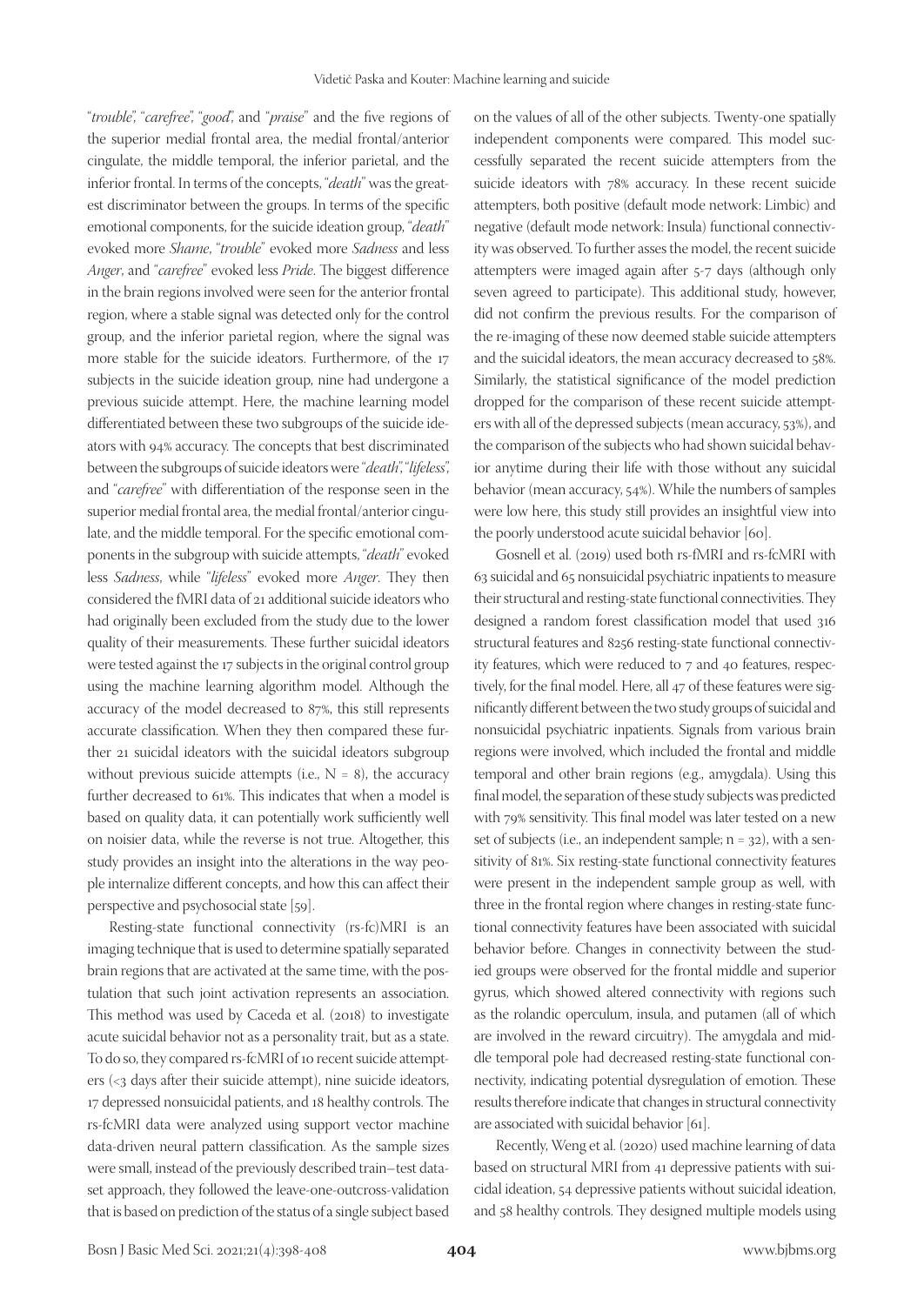Videtič Paska and Kouter: Machine learning and suicide

| Study                  | Data                                         | Machine learning algorithm                                                                      | Model prediction                                                                                                                                               |
|------------------------|----------------------------------------------|-------------------------------------------------------------------------------------------------|----------------------------------------------------------------------------------------------------------------------------------------------------------------|
| Ruderfer et al.[52]    | GWAS                                         | Random forest                                                                                   | AUC $0.94$ (sensitivity = 0.92, specificity = 0.82)                                                                                                            |
| Baca-Garcia et al.[53] | Selected 840 SNPs from<br>candidate genes    | Support vector machines                                                                         | $67\%$ accuracy SA vs. non SA (sensitivity = 0.50,<br>specificity = $0.82$ )                                                                                   |
| Kautzky et al.[54]     | Selected 12 SNPs from<br>candidate genes     | Random forest; k-means clustering                                                               | 50% accuracy (sensitivity = 25%)                                                                                                                               |
| Setoyama et al.[55]    | Metabolome                                   | Random forest                                                                                   | AUC > 0.7                                                                                                                                                      |
| Dargelet al.[56]       | Different metabolites                        | Random forest                                                                                   | $84.9\%$ accuracy (sensitivity = 0.787, specificity = 0.908)                                                                                                   |
| Bhak et al.[57]        | Blood derived methylome<br>and transcriptome | Random forest                                                                                   | 92.6% accuracy SA vs. MDD<br>87.3% accuracy MDD vs. CS (sensitivity = 59%)<br>86.7% accuracy SA vs. CS (sensitivity = 67.9%)                                   |
| Just et al.[59]        | fMRI                                         | Gaussian naïve Bayes classifier                                                                 | 91% accuracy SI vs. CS (sensitivity = 0.88, specificity =<br>(0.94)<br>91% accuracy SI-attempt vs. SI-no attempt (sensitivity =<br>$0.88$ , specificity = 1)   |
| Caceda et al. [60]     | Resting-state fMRI                           | Support vector machine                                                                          | Mean AUC $0.9$ (mean accuracy = $0.788$ ) SA vs. SI                                                                                                            |
| Gosnell et al. [61]    | Resting-state fMRI                           | Random forest classification                                                                    | Testing sample: sensitivity = $0.79$ , specificity<br>$= 0.72$ , ROC 0.84<br>Independent sample: sensitivity = $0.81$ , specificity<br>$= 0.75$ , ROC 0.72 20% |
| Weng et al. [62]       | Magnetic resonance<br>imaging                | Unsupervised neural network,<br>supervised extreme gradient<br>boosting and logistic regression | 85% prediction accuracy (sensitivity = 75%,<br>specificity = $100\%$ )                                                                                         |

| TABLE 1. Studies of suicidal behavior that have included machine learning algorithms and models |  |
|-------------------------------------------------------------------------------------------------|--|
|-------------------------------------------------------------------------------------------------|--|

AUC = Area under the curve, CS = control group subjects, fMRI = functional magnetic resonance imaging, GWAS = genome-wide association study, MDD = major depressive disorder, ROC = receiver operating characteristic curve, SA = suicide attempt group, SI = suicide ideation group, SNPs = single nucleotide polymorphisms

several machine learning algorithms to compare the depressive patients who showed suicidal ideation with those without suicidal ideation, as a combined group of depressive patients without suicidal ideation and healthy controls. Later they separated this combined control group into two subgroups to increase the balance proportion (where both subgroups contained depressive patients without suicidal ideation as well as healthy controls), and they use these groups for the training and testing of the model. The model with the best prediction classified the subjects with 85% prediction accuracy. Compared to the imaging methods of the two previously mentioned studies, structural MRI takes less time and has lower technique requirements, making it an easier method to use [62].

Imaging studies coupled with machine learning algorithms can help to identify new neuroimaging markers, which might enable stratification based on patient suicide risk, and help in the design of the best therapies and treatment opportunities for individual patients. Such studies can help in the identification of brain regions that might represent targets for transcranial magnetic stimulation (which is already in use for treatment of depression), while the responses to the concepts can be used in psychotherapy approaches.

# CHALLENGES AND OPPORTUNITIES IN THE USE OF MACHINE LEARNING IN HEALTHCARE

Looking at the publication history, an exponential growth in the number of publications related to healthcare can be seen,

including for psychiatry. However, as with other young and expanding fields, multiple challenges and questions continue to arise, for which we do not have the complete answers yet.

As observed in the studies using machine learning algorithms for suicide research described above (detailed information in Table 1), standardization is needed in terms of data presentation and the description of the model characteristics. As different models use different types of machine learning and algorithms, direct comparisons are not really possible. Indeed, the above-mentioned studies used different measurements for model efficiency, which ranged from accuracy, specificity, sensitivity, area under the receiver operating characteristics curve (AUC), to the receiver operating characteristic curve (ROC). The number of studies that have focused on the biology has also been low and models have often not been validated with external samples, which leaves the need for additional replication studies [63].

Machine learning is comprised of many steps where human intervention can impose additional bias on the data collection, such as racial and gender differences [64], and study samples not reflecting the general population [65]. In addition, the models aim to predict whether a person is at risk for suicidal behavior, while they fail to determine the time component of this risk. Such predictions open the question whether a life-time threat of suicidal behavior exists, and the ethical considerations behind such powerful statements, not forgetting their effects on the person concerned.

Once validated and robust models are available, the goal will be to use these not only for strictly research purposes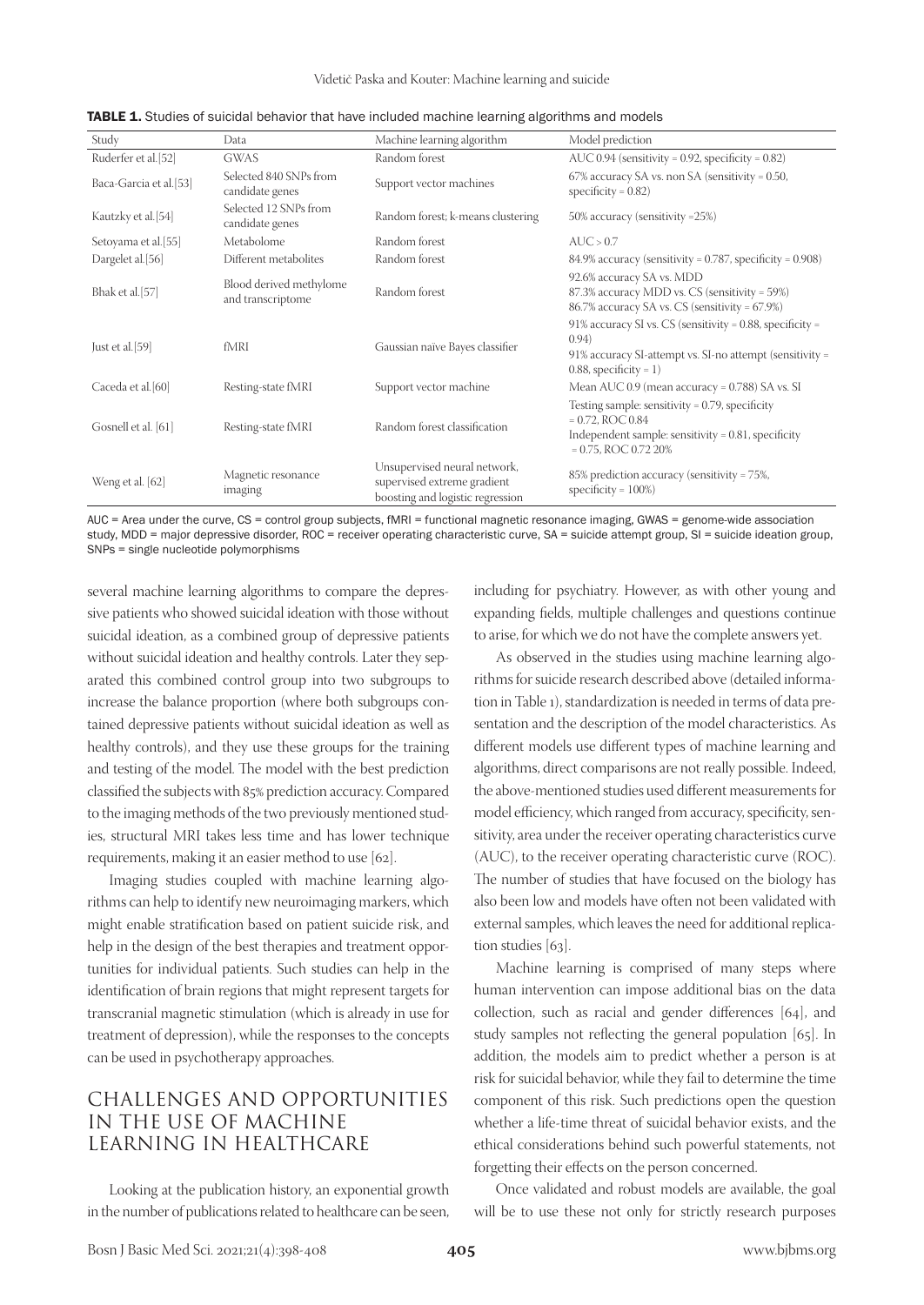but also to provide healthcare services as well. Both healthcare and research personnel would thus benefit greatly from machine-learning-oriented training [65]. One of the important steps might therefore be data reduction, which is usually applied during model testing state, where as much data as possible are removed without losing or changing the conclusions obtained from the model. This enables the model to be more easily interpreted and to be available to a broader healthcare and research community [12]. Finally, the question of ethics needs to be addressed, in terms of the protection of privacy, data, and patient information.

## CONCLUSION

Machine learning is a young and rapidly evolving research field that allows the handling of complex high dimensional data that can aid in the prognosis, diagnosis, treatment, and clinical workflow for various disease states, including mental disorders [66]. In addition, machine learning approaches are cost effective and noninvasive, which means that it represents a potential complementary tool for psychiatrists and other researchers and healthcare providers.

As seen from the study of Caceda et al. [60], when it comes to risk determination for suicidal behavior, time is of the essence. Once specific and sensitive machine learning models have been constructed and validated in independent sets of patients, the time component of machine learning will greatly depend on the clinical infrastructure, computational power, and skilled personnel. There is, however, probably a long way to go before machine learning can be implemented and used routinely in the clinical setting. Large amounts of unbiased data will be needed, together with the information technology infrastructure, and also adequate regulations according to law as related to institutions such as medicine agencies and health insurance companies.

Despite the numerous challenges that await, machine learning approaches hold a promise for better detection and understanding of suicidal ideation and behavior. When focused on the data that can be obtained from people with suicidal ideation or who show suicidal behavior, or even from those who have died by suicide, we believe that machine learning will allow us to determine the important networks of molecular biomarkers that can be traced as part of the diagnosis, treatment, and monitoring of psychiatric patients, to enable a new era of precision and personalized medicine.

## ACKNOWLEDGMENTS

The authors would like to thank Dr. Christopher Berrie for scientific English editing of the manuscript.

## REFERENCES

- [1] Lander ES, Linton LM, Birren B, Nusbaum C, Zody MC, Baldwin J, et al. Initial sequencing and analysis of the human genome. Nature 2001;409(6822):860-921. https://doi.org/10.1038/35057062.
- [2] Venter JC, Adams MD, Myers EW, Li PW, Mural RJ, Sutton GG, et al. The sequence of the human genome. Science 2001;291(5507):1304-51.
- https://doi.org/10.1016/s0002-9394(01)01077-7.
- [3] Ashley EA. Towards precision medicine. Nat Rev Genet  $2016:17(9):507-22.$
- [4] Bardakjian T, Gonzalez-Alegre P. Towards precision medicine. HandbClinNeurol 2018;147:93-102.
- [5] Rosenblat JD, Lee Y, McIntyre RS. The effect of pharmacogenomic testing on response and remission rates in the acute treatment of major depressive disorder: A meta-analysis. J Affect Disord 2018;(241):484-91.

https://doi.org/10.1016/j.jad.2018.08.056.

[6] Bousman CA, Arandjelovic K, Mancuso SG, Eyre HA, Dunlop DW. Pharmacogenetic tests and depressive symptom remission: A meta-analysis of randomized controlled trials. Pharmacogenomics 2019;20(1):37-47.

https://doi.org/10.2217/pgs-2018-0142.<br>IDC. Data Age 2025

- [7] IDC. Data Age 2025. Available from: https://www.seagate.com/our-story/data-age-2025.
- [8] Mitchell TM. Machine Learning. New York: McGraw-Hill, Inc.; 1997.
- [9] Bishop CM. Pattern Recognition and Machine Learning. New York: Springer; 2006.
- [10] Alpaydin E. Introduction to Machine Learning. United States: The MIT Press; 2010.
- [11] Breiman L. Random forests*.* Mach Learn 2001;45(1):5-32.
- [12] Iniesta R, Stahl D, McGuffin P. Machine learning, statistical learning and the future of biological research in psychiatry. Psychol Med 2016;46(12):2455-65. https://doi.org/10.1017/s0033291716001367.
- [13] Ghahramani Z. Unsupervised Learning. Berlin: Springer; 2003. p. 72-112.
- [14] Kaelbling L, Littman M, Moore A. Reinforcement learning: A survey. J ArtifIntell Res 1996;4:237-85.
- [15] Bzdok D, Altman N, Krzywinski M. Statistics versus machine learning. Nat Methods 2018;15(4):233-4. https://doi.org/10.1038/nmeth.4642.
- [16] Binder H, Blettner M. Big data in medical science-a biostatistical view. DtschArzteblInt 2015;112(9):137-42.
- [17] Dekking M, editor. A Modern Introduction to Probability and Statistics: Understanding Why and How. Berlin: Springer; 2007.
- [18] Hastie T, Tibshirani R, Friedman JH. The Elements of Statistical Learning: Data Mining, Inference, and Prediction. New York: Springer; 2001.
- [19] Samuel AL. Some studies in machine learning using the game of checkers. IBM J Res Dev 1959;3:210-29. https://doi.org/10.1147/rd.33.0210.
- [20] Ribeiro M, Grolinger K, Capretz MA, editors. MLaaS: Machine Learning as a Service. 2015 IEEE 14<sup>th</sup> International Conference on Machine Learning and Applications (ICMLA); 2015. https://doi.org/10.1109/icmla.2015.152.
- [21] Shameer K, Johnson KW, Glicksberg BS, Dudley JT, Sengupta PP. Machine learning in cardiovascular medicine: Are we there yet? Heart 2018;104(14):1156-64. https://doi.org/10.1136/heartjnl-2017-311198.
- [22] Libbrecht MW, Noble WS. Machine learning applications in genetics and genomics. Nat Rev Genet 2015;16(6):321-32.
- [23] Fan S, Chen Y, Luo C, Meng F. Machine learning methods in precision medicine targeting epigenetic diseases. Curr Pharm Des 2018;24(34):3998-4006. https://doi.org/10.2174/1381612824666181112114228.
- [24] Dwyer DB, Falkai P, Koutsouleris N. Machine learning approaches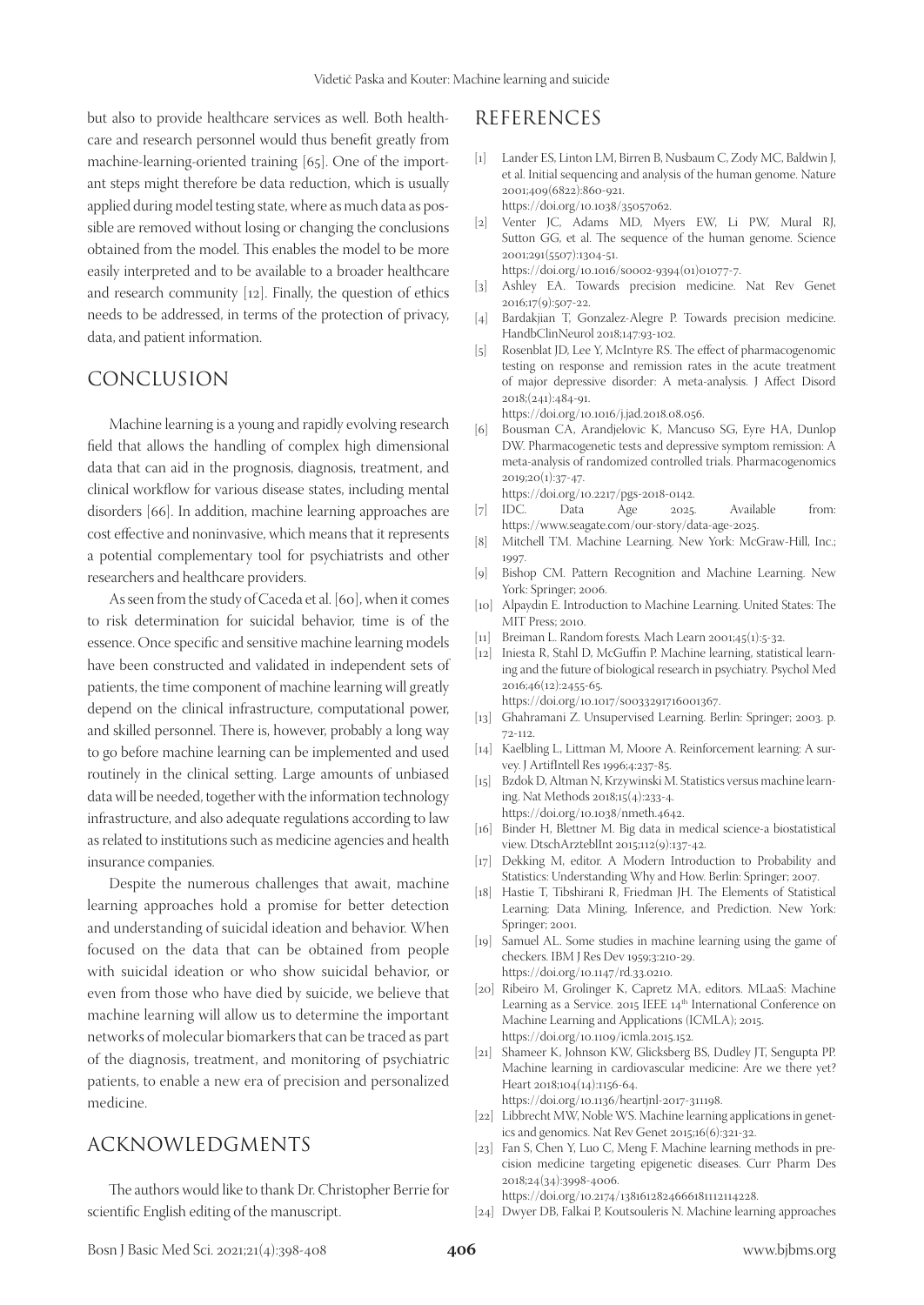for clinical psychology and psychiatry. Annu Rev ClinPsychol 2018;14:91-118.

https://doi.org/10.1146/annurev-clinpsy-032816-045037.

[25] Qi B, Fiori LM, Turecki G, Trakadis YJ. Machine learning analysis of blood microRNA data in major depression: A case-control study for biomarker discovery. Int J Neuropsychopharmacol 2020;23(8):505-10.

https://doi.org/10.1093/ijnp/pyaa029.

- [26] Braithwaite SR, Giraud-Carrier C, West J, Barnes MD, Hanson CL. Validating machine learning algorithms for twitter data against established measures of suicidality. JMIR Ment Health 2016;3(2):e21. https://doi.org/10.2196/mental.4822.
- [27] Liu X, Liu X, Sun J, Yu NX, Sun B, Li Q, et al. Proactive suicide prevention online (PSPO): Machine identification and crisis management for Chinese social media users with suicidal thoughts and behaviors. J Med Internet Res 2019;21(5):e11705. https://doi.org/10.2196/11705.
- [28] Roy A, Nikolitch K, McGinn R, Jinah S, Klement W, Kaminsky ZA. A machine learning approach predicts future risk to suicidal ideation from social media data. NPJ Digit Med 2020;3:78. https://doi.org/10.1038/s41746-020-0287-6.
- [29] Sanderson M, Bulloch AG, Wang J, Williamson T, Patten SB. Predicting death by suicide using administrative health care system data: Can feedforward neural network models improve upon logistic regression models? J Affect Disord 2019;257:741-7. https://doi.org/10.1016/j.jad.2019.07.063.
- [30] Burke TA, Jacobucci R, Ammerman BA, Alloy LB, Diamond G. Using machine learning to classify suicide attempt history among youth in medical care settings. J Affect Disord 2020;268:206-14. https://doi.org/10.1016/j.jad.2020.02.048.
- [31] Kovačević A, Dehghan A, Keane JA, Nenadic G. Topic categorisation of statements in suicide notes with integrated rules and machine learning. Biomed Inform Insights 2012;5 Suppl 1:115-24. https://doi.org/10.4137/bii.s8978.
- [32] Liakata M, Kim JH, Saha S, Hastings J, Rebholz-Schuhmann D. Three hybrid classifiers for the detection of emotions in suicide notes. Biomed Inform Insights 2012;5(1):175-84. https://doi.org/10.4137/bii.s8967.
- [33] Pestian JP, Matykiewicz P, Linn-Gust M. What's in a note: Construction of a suicide note corpus. Biomed Inform Insights 2012;5:1-6.

https://doi.org/10.4137/bii.s10213.

- [34] Glenn CR, Nock MK. Improving the short-term prediction of suicidal behavior. Am J Prev Med 2014;47 Suppl 3:S176-80.
- [35] Rush AJ, Ibrahim HM. Speculations on the future of psychiatric diagnosis. J NervMent Dis 2018;206(6):481-7.
- [36] Schulberg HC, Bruce ML, Lee PW, Williams JW Jr., Dietrich AJ. Preventing suicide in primary care patients: The primary care physician's role. Gen Hosp Psychiatry 2004;26(5):337-45. https://doi.org/10.1016/j.genhosppsych.2004.06.007.
- [37] Boudreaux ED, Jaques ML, Brady KM, Matson A, Allen MH. The patient safety screener: Validation of a brief suicide risk screener for emergency department settings. Arch Suicide Res 2017;21(1):52-61. https://doi.org/10.1080/13811118.2015.1040934.
- [38] Busch KA, Fawcett J, Jacobs DG. Clinical correlates of inpatient suicide. J Clin Psychiatry 2003;64(1):14-9.
- [39] Bondy B, Buettner A, Zill P. Genetics of suicide. Mol Psychiatry 2006;11(4):336-51.
	- https://doi.org/10.1038/sj.mp.4001803.
- [40] Lozupone M, Seripa D, Stella E, La Montagna M, Solfrizzi V, Quaranta N, et al. Innovative biomarkers in psychiatric disorders: A major clinical challenge in psychiatry. Expert Rev Proteomics 2017;14:809-24.

https://doi.org/10.1080/14789450.2017.1375857.

- [41] Lee YH. An overview of meta-analysis for clinicians. Korean J Intern Med 2018;33:277-83.
- [42] Lin PY, Tsai G. Association between serotonin transporter gene promoter polymorphism and suicide: Results of a meta-analysis. Biol Psychiatry 2004;55(10):1023-30. https://doi.org/10.1016/j.biopsych.2004.02.006.
- [43] Li D, He L. Meta-analysis supports association between serotonin transporter (5-HTT) and suicidal behavior. Mol Psychiatry 2007;12(1):47-54. https://doi.org/10.1038/sj.mp.4001890.
- [44] Clayden RC, Zaruk A, Meyre D, Thabane L, Samaan Z. The association of attempted suicide with genetic variants in the SLC6A4 and TPH genes depends on the definition of suicidal behavior: A systematic review and meta-analysis. Transl Psychiatry 2012;2(10):e166. https://doi.org/10.1038/tp.2012.96.
- [45] de Medeiros Alves V, Bezerra DG, de Andrade TG, de MeloNeto VL, Nardi AE. Genetic polymorphisms might predict suicide attempts in mental disorder patients: A systematic review and meta-analysis. CNS NeurolDisord Drug Targets 2015;14(7):820-7. https://doi.org/10.2174/1871527314666150713104619.
- [46] Schild AH, Pietschnig J, Tran US, Voracek M. Genetic association studies between SNPs and suicidal behavior: A meta-analytical field synopsis. ProgNeuropsychopharmacolBiolPsychiatry 2013;46:36-42.

https://doi.org/10.1016/j.pnpbp.2013.06.014.

[47] Anguelova M, Benkelfat C, Turecki G. A systematic review of association studies investigating genes coding for serotonin receptors and the serotonin transporter: II. Suicidal behavior. Mol Psychiatry 2003;8(7):646-53.

https://doi.org/10.1038/sj.mp.4001336.

- [48] Fanelli G, Serretti A. The influence of the serotonin transporter gene 5-HTTLPR polymorphism on suicidal behaviors: A meta-analysis. ProgNeuropsychopharmacolBiol Psychiatry 2019;88:375-87. https://doi.org/10.26226/morressier.5b681761b56e9b005965c329.
- [49] Gonzalez-Castro TB, Tovilla-Zarate CA, Genis-Mendoza AD, Juarez-Rojop IE, Nicolini H, Lopez-Narvaez ML, et al. Identification of gene ontology and pathways implicated in suicide behavior: Systematic review and enrichment analysis of GWAS studies. Am J Med Genet B Neuropsychiatr Genet 2019;180(5):320-9. https://doi.org/10.1002/ajmg.b.32731.
- [50] Fiori LM, Turecki G. The role of epigenetic dysregulation in suicidal behaviors. Curr Top BehavNeurosci 2020;46:41-61.
- [51] Sokolowski M, Wasserman D. Genetic origins of suicidality? A synopsis of genes in suicidal behaviours, with regard to evidence diversity, disorder specificity and neurodevelopmental brain transcriptomics. EurNeuropsychopharmacol 2020;37:1-11. https://doi.org/10.1016/j.euroneuro.2020.06.002.
- [52] Ruderfer DM, Walsh CG, Aguirre MW, Tanigawa Y, Ribeiro JD, Franklin JC, et al. Significant shared heritability underlies suicide attempt and clinically predicted probability of attempting suicide. Mol Psychiatry 2019;25(10):2422-30. https://doi.org/10.1101/266411.
- [53] Baca-Garcia E, Vaquero-Lorenzo C, Perez-Rodriguez MM, Gratacos M, Bayes M, Santiago-Mozos R, et al. Nucleotide variation in central nervous system genes among male suicide attempters. Am J Med Genet B Neuropsychiatr Genet 2010;153B(1):208-13. https://doi.org/10.1002/ajmg.b.30975.
- [54] Kautzky A, Baldinger P, Souery D, Montgomery S, Mendlewicz J, Zohar J, et al. The combined effect of genetic polymorphisms and clinical parameters on treatment outcome in treatment-resistant depression. EurNeuropsychopharmacol 2015;25(4):441-53. https://doi.org/10.1016/j.euroneuro.2015.01.001.
- [55] Setoyama D, Kato TA, Hashimoto R, Kunugi H, Hattori K, Hayakawa K, et al. Plasma metabolites predict severity of depression and suicidal ideation in psychiatric patients-a multicenter pilot analysis. PLoS One 2016;11(12):e0165267. https://doi.org/10.1371/journal.pone.0165267.
- [56] Dargel AA, Roussel F, Volant S, Etain B, Grant R, Azorin JM, et al. Emotional hyper-reactivity and cardiometabolic risk in remitted bipolar patients: A machine learning approach. ActaPsychiatrScand 2018;138(4):348-59.

https://doi.org/10.1111/acps.12901.

[57] Bhak Y, Jeong HO, Cho YS, Jeon S, Cho J, Gim JA, et al. Depression and suicide risk prediction models using blood-derived multi-omics data. Transl Psychiatry. 2019;9(1):262. https://doi.org/10.1038/s41398-019-0595-2.